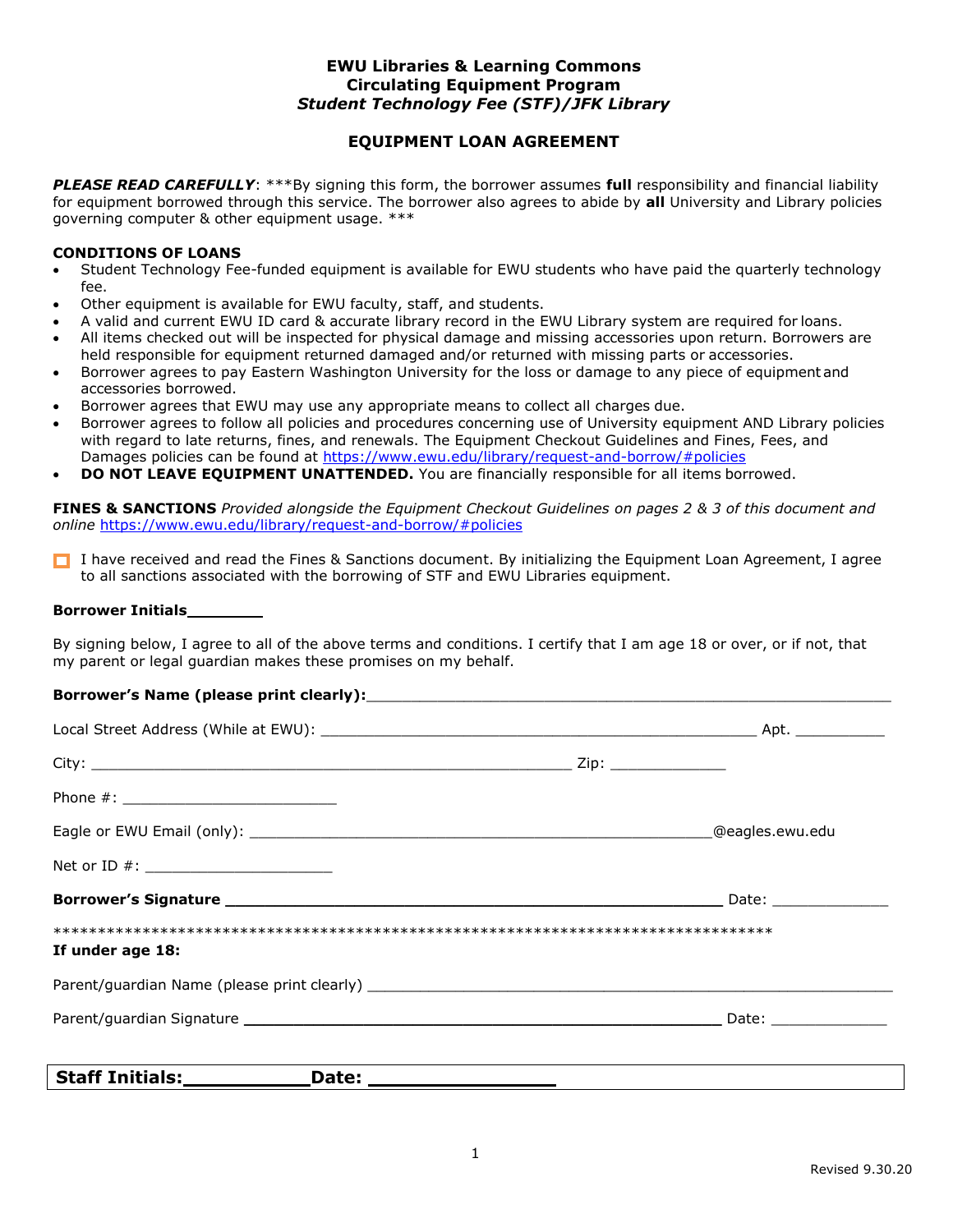## **EWU Libraries & Learning Commons Circulating Equipment Program** *Student Technology Fee (STF)/JFK Library*

## **EQUIPMENT LOAN AGREEMENT**

## **Equipment checkout is cosponsored by EWU Libraries, the Multimedia Commons (MMC), and the EWU Student Tech Fee Committee (STFC).**

**Eligible users:** Currently enrolled EWU students whom have paid the quarterly tech fee.

**Rationale:** The equipment funded through the STFC is not to be used to support faculty or staff activities, or ongoing classroom technological support. Funding for checkout equipment is made possible by the STFC grant awards, and as such is governed by RCW 28B.15.051.

The Libraries and the MMC operate a loan service integrated with existing library services. Policies and procedures are jointly among the STFC and the EWU Libraries.

#### **Points:**

Current EWU students may use equipment on a first come, first serve basis. Students are guided by the borrowing agreement that each must sign, and the University Acceptable Use policy for electronic equipment and media.

- Due to limited equipment and high demand, renewals are not permitted. Other equipment, made available by other means and funding, if available at the time of return, may be borrowed.
- Students are subject to overdue fines, replacement costs and other sanctions as outlined by the EWU Libraries, as well as the laws and administrative code of Washington State governing the use of state property.
- In general, students are limited to one of each kind of equipment per ID card.
- Student Tech Fee Funded equipment is for student use only as per RCW 28B.15.051 which stipulates that the technology fee monies be used "exclusively for technology resources for general students use."
- Use of Student Tech Fee funded equipment is not available for faculty and staff use. Studentfunded equipment is not intended to support administrative or athletic activities.
- There is no equipment checkout anytime the automated library system becomes unavailable, such as during a power outage.

#### **Requirements:**

Current EWU ID and payment of Student Tech Fee are required. In case of obscured, damaged or missing picture on the EWU ID, an additional picture ID will be requested. This additional ID will not serve as a substitute for the EWU ID for check-out purposes.

A check-out agreement will be provided and signature by the patron will confirm his or her knowledge and acceptance of policies and patron obligations

#### **Sanctions and Charges on Overdue Equipment:**

All borrowing transactions are subject to the Libraries' borrowing policies.

Fines and sanctions are not intended as replacement funds, but rather as incentive for timely and safe return of all borrowed equipment.